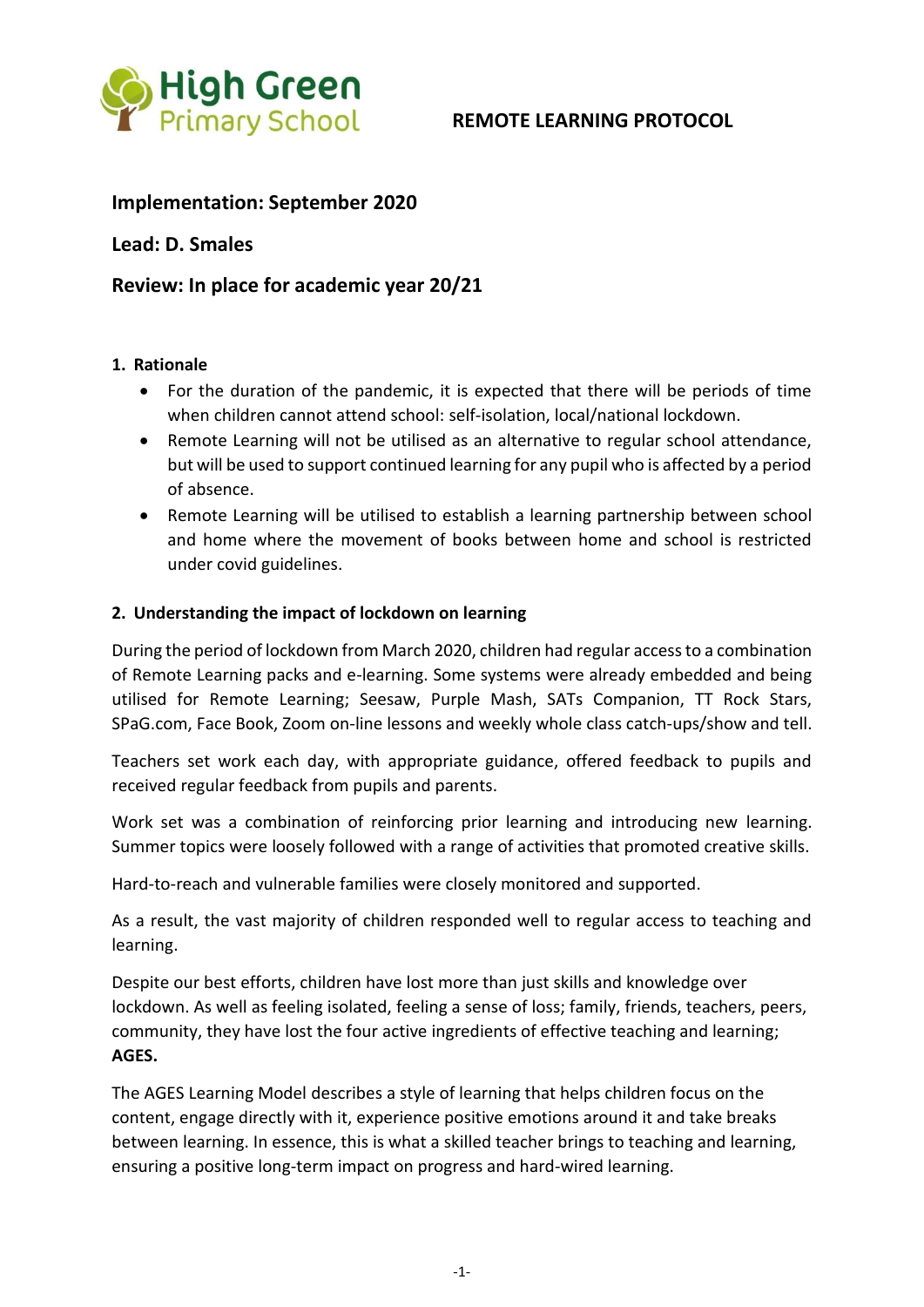| <b>IMPACT OF LOCKDOWN</b> |                                                                                                                                                                                                                                                                                                                                                                                                                                                                                                |                                                                                                                                                                                                                                                                                                                                                                                                                                                                                                                                                       |
|---------------------------|------------------------------------------------------------------------------------------------------------------------------------------------------------------------------------------------------------------------------------------------------------------------------------------------------------------------------------------------------------------------------------------------------------------------------------------------------------------------------------------------|-------------------------------------------------------------------------------------------------------------------------------------------------------------------------------------------------------------------------------------------------------------------------------------------------------------------------------------------------------------------------------------------------------------------------------------------------------------------------------------------------------------------------------------------------------|
|                           | <b>IN SCHOOL LEARNING</b>                                                                                                                                                                                                                                                                                                                                                                                                                                                                      | <b>REMOTE LEARNING</b>                                                                                                                                                                                                                                                                                                                                                                                                                                                                                                                                |
| <b>ATTENTION</b>          | Pupils focus for longer periods of time.<br>$\bullet$<br>Everyone is mostly focused on the same<br>learning, without distractions.<br>The learning is made clear at the beginning<br>$\bullet$<br>of the lesson so everyone is clear about<br>what they are learning to do.<br>T&L time is spaced throughout the day to<br>$\bullet$<br>ensure learning is more effective.<br>Learning is structured with clear breaks<br>٠<br>and down time to maximise the depth and<br>quality of learning. | • Children with siblings found it difficult to focus for<br>any length of time.<br>• Parents found it difficult to keep their child/ren<br>focused & engaged for any length of time - especially<br>parents working from home.<br>• Learning tasks sent home tended to be shorter than<br>normal class work.<br>• New learning was more problematic as it needed<br>more support than could be offered by some parents.<br>• Learning at home tended to lack structure and/or<br>routine.                                                             |
| <b>GENERATE</b>           | • Teachers find different ways of engaging<br>children in their learning, so they are not<br>passive learners.<br>By taking an active, creative role in<br>learning children generate connections<br>which become hard wired into long term<br>memory.<br>Teachers generate links between different<br>$\bullet$<br>aspects and areas of learning to make it<br>more relevant.                                                                                                                 | • Learning tended to be isolated to one task or unit of<br>learning. Some links were made and creative<br>activities were encouraged but lacked the skills of an<br>effective teacher to make best use of those links.<br>• New learning required more than a Zoom lesson,<br>worksheet or activity. When children struggled with<br>their learning, it was difficult for parents and teachers<br>to best support them to make progress.<br>• Many parents lacked the key knowledge to make<br>effective links between different aspects of learning. |
| <b>EMOTION</b>            | • Teachers provide explicit and implicit<br>emotional rewards to learning success. The<br>recognition of a pupil's efforts in front of<br>their peers can have huge benefits in<br>embedding and encouraging learning.<br>• Collaborative learning with peers can bring<br>huge emotional rewards and can increase<br>attention to a given topic.<br>When learning is attached to a positive<br>emotion it has a huge impact on progress.                                                      | • Children working on their own at home lacked the<br>emotional reward from peers and teachers.<br>• Activities were mostly rewarded for completion<br>rather than quality and challenge.                                                                                                                                                                                                                                                                                                                                                             |
| <b>SPACING</b>            | • Teachers review prior learning, ensure it is<br>mostly embedded before introducing new<br>learning.<br>• Each small step in learning a new skills or<br>concept is built on prior knowledge and<br>experience. Teacher guide the children<br>through the steps towards mastery and<br>greater depth, practising as necessary.<br>• Learning is then revisited to ensure it is<br>secure. If necessary, it is reinforced.                                                                     | • Parents, mostly, don't have the knowledge of next<br>steps or how to support their child in moving<br>forward, especially true of higher expectations in<br>UKS2.<br>• Children tended not to practice basic skills on a<br>regular basis to reinforce and embed. For example,<br>writing their name $-$ a simple task that is done<br>numerous times throughout the school day in, but<br>not seen as a necessity at home                                                                                                                          |

To further enhance our Remote Learning provision, the AGES Learning Model will be taken into consideration.

# **ATTENTION**

- How can we ensure children have a range of activities to keep them focused for a longer period of time at home?
- How can we ensure that children try and focus on their task and value the quality of their work?
- How can we create structure and routine into each day within the barriers of Remote Learning?
- How can we ensure parents are supported in helping their children to do their best?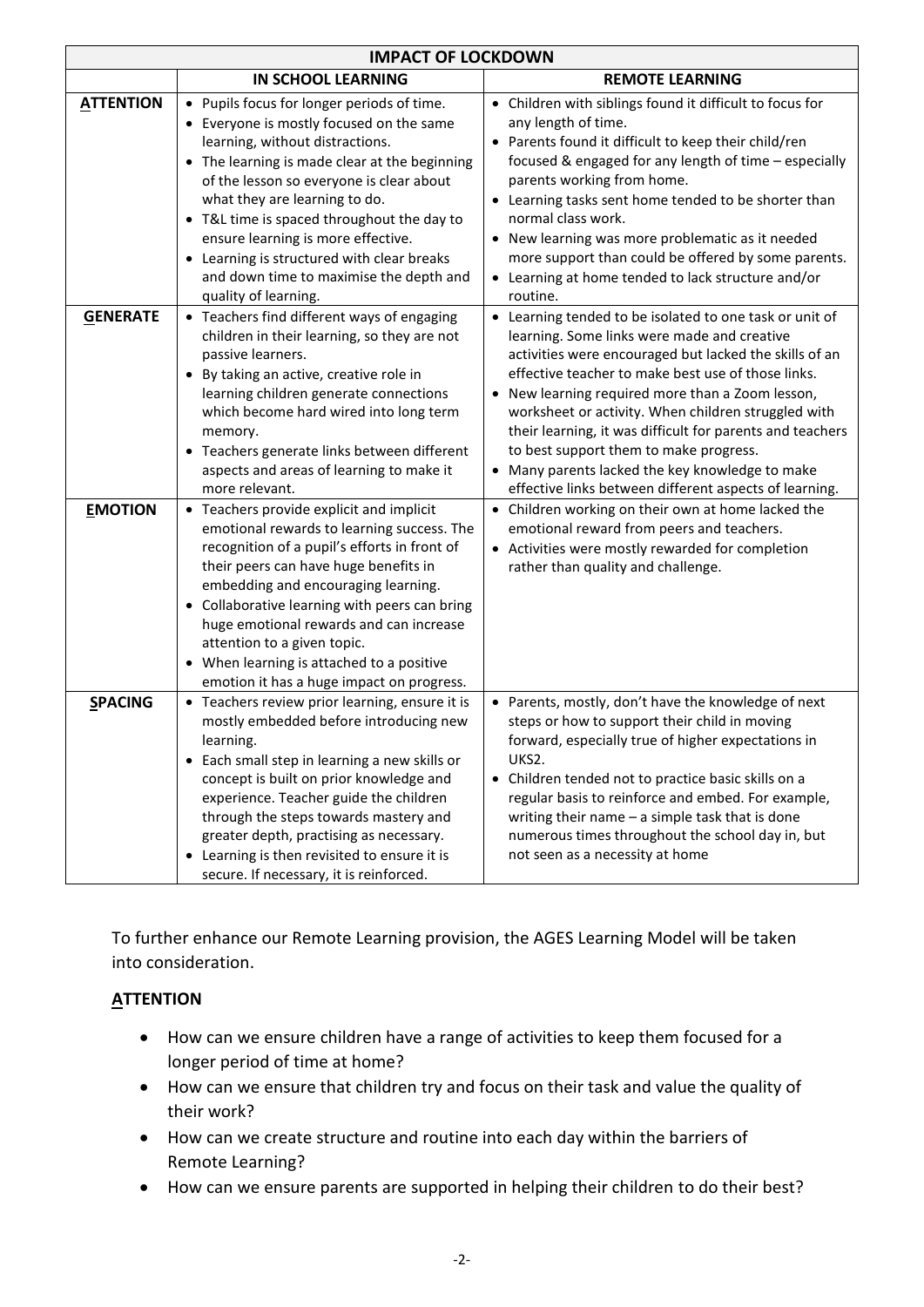### **GENERATION**

- How can we utilise links between different areas and aspects of learning so children understand its relevance?
- How can we engage children in their learning so they are active, creative learners?

### **EMOTION**

- How can we replicate the emotional rewards that working with peers brings?
- How can we facilitate collaborate learning that can be shared with peers?

#### **SPACING**

- How can we ensure that learning is built on next steps and parents are supported in understanding that each stage needs to be secure before moving on?
- What strategies can we provide parents with to support them in embedding basic skills?

## **3. EXPECTATIONS**

Remote Learning will be based on **all** families having access to on-line learning. Links established and embedded - September 2020.

Teacher/pupil contact will be daily for all pupils via one or more of the on-line tools. Teachers to maintain a record of any non-contact and will inform SLT after the **second day.**

Class teachers are responsible for informing SLT of any families struggling - especially with limited access to Zoom.

SLT will carry out regular checks with staff to support any hard-to-reach families and/or to contact hidden families via email or phone.

Safeguarding team will monitor vulnerable children and liaise with external agencies where necessary.

Class teachers will ensure assessments are up to date to provide appropriate learning for each child.

Consideration will be given to the AGES Learning Model and how we can best utilise on-line learning to provide more effective Remote Learning.

## **On-Line learning platforms/communication available to enhance and support learning**

- Seesaw\*
- Reading Eggs\*
- Purple Mash\*
- Zoom\*
- Face Book\*
- Parent Mail\*
- SATs Companion (UKS2)
- SPaG. Com (UKS2)
- TT Rock Stars (LKS2)

*\*Whole school access from F2 to Y6*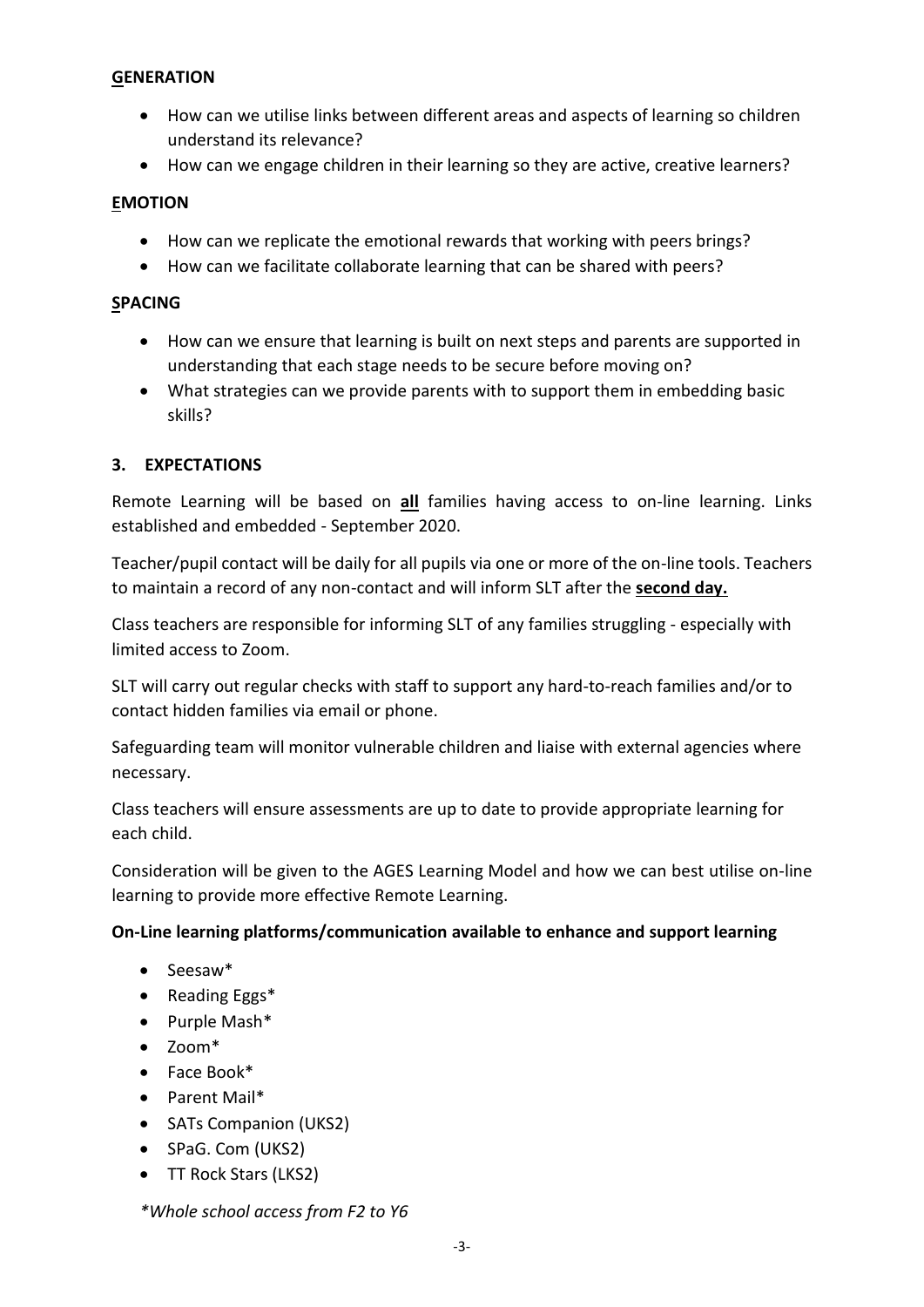## **Pedagogical Learning Models**

Depending on the aspect of teaching and learning being covered, a combination of five learning models that combine face-to-face (sometimes virtual) and on-line learning will be fully utilised.

- **•** Seminar Model
- **Pre-Learning Model**
- **Post Learning Model**
- **•** Separated Model
- **•** Simultaneous Model

Live lessons will be recorded and available for children and parents to access. This will be especially useful for any child who has missed a session and for any parents who need additional support with clarity and expectations.

### **In the event of a lockdown or whole class isolation period…**

- Teachers and TA's will provide daily lessons, utilising the range of on-line learning options. TA's will be provided with a laptop, if one is not accessible at home.
- Teachers and TA's will work closely together to develop a 14-day learning plan with clear roles and responsibilities.
- Teachers will provide learning activities that will require focus on core subjects throughout each day; daily reading, writing, maths activity, with foundation subjects and topic based activities used to support creativity and embed basic skills. (*Teachers to be aware of individual families who prefer paper based activities rather than on-line – small response from recent parent's questionnaire.)*
- Activities will be based on children's assessments and current areas of learning.
- Parents will be provided with support where necessary; expectations of learning in writing, calculations policy for the chosen year group/area of learning.
- **Reading Eggs** will be fully utilised to support on-going daily reading activities.
- More use will be made of **collaborative learning techniques** on-line, with **ZOOM** being more fully utilised. Teacher and TA leading different aspects of learning. *(Request from some parents on recent questionnaire to include more on-line lessons to keep children engaged and focused.)*
	- Whole class zoom sessions minimum expectation of at least one zoom per day.
	- Zoom lessons for smaller groups; guided reading groups, writing planning groups, maths support groups. Intervention groups will continue: face-to-face and/or via zoom.
	- Smaller groups can be given a challenge to complete for the following day or the end of the week. – show and tell.
	- Outcomes can be shared with the group and/or whole class.
	- Story telling/Jackanory style book sharing/book study.
	- Poem of the day to continue.
	- Continue with class rewards & dojo's (Reader of the day, Writer of the day, Math Magician.)
	- Possible sibling partnership and collaborative family project.
	- Daily phonics sessions to continue.
	- Weekly spelling/maths test to continue.
	- Whole class weekly assembly focus on mental health & well-being.